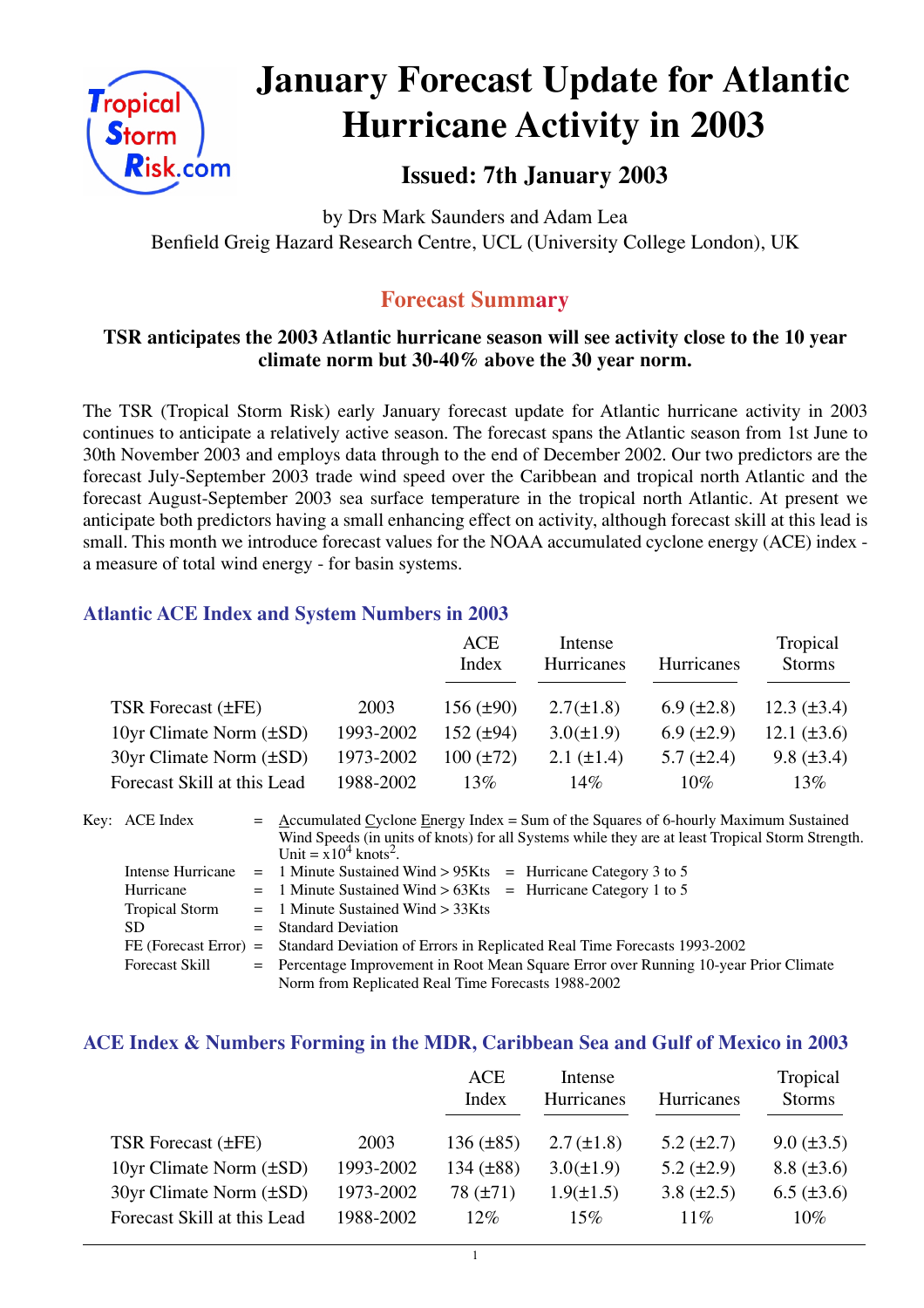The Atlantic hurricane Main Development Region (MDR) is the region 10°N - 20°N, 20°W - 60°W between the Cape Verde Islands and the Caribbean. A storm is defined as having formed within this region if it reached at least tropical depression status while in the area.

#### **USA Landfalling Numbers in 2003**

|                             |           | <b>Hurricanes</b> | Tropical<br><b>Storms</b> |
|-----------------------------|-----------|-------------------|---------------------------|
| TSR Forecast (±FE)          | 2003      | $1.6 (\pm 1.1)$   | $3.6 (\pm 2.0)$           |
| Average $(\pm SD)$          | 1993-2002 | $1.2 (\pm 1.2)$   | 3.8 $(\pm 2.1)$           |
| Average $(\pm SD)$          | 1973-2002 | $1.2 (\pm 1.3)$   | $2.8 (\pm 2.0)$           |
| Forecast Skill at this Lead | 1988-2002 | $0\%$             | $7\%$                     |

Key: Landfall Strike Category = Maximum 1 Minute Sustained Wind of Storm Coming Within 30km of Land USA Mainland  $=$  Brownsville (Texas) to Maine

USA landfalling intense hurricanes are not forecast since we have no skill at any lead.

#### **Caribbean Lesser Antilles Landfalling Numbers in 2003**

|                                        |      | Intense           |                 | Tropical        |
|----------------------------------------|------|-------------------|-----------------|-----------------|
|                                        |      | Hurricanes        | Hurricanes      | <b>Storms</b>   |
|                                        |      |                   |                 |                 |
| TSR Forecast (±FE)                     | 2003 | $0.4~(\pm 0.4)$   | $0.7 (\pm 0.8)$ | $1.6(\pm 1.0)$  |
| 10yr Climate Norm $(\pm SD)$ 1993-2002 |      | $0.3 \ (\pm 0.5)$ | $0.7 (\pm 0.8)$ | $1.5(\pm 0.9)$  |
| 30yr Climate Norm (±SD) 1973-2002      |      | $0.2 (\pm 0.4)$   | $0.4~(\pm 0.6)$ | $1.1 (\pm 1.0)$ |
| Forecast Skill at this Lead 1988-2002  |      | $1\%$             | $9\%$           | $4\%$           |
|                                        |      |                   |                 |                 |

Key: Landfall Strike Category = Maximum 1 Minute Sustained Wind of Storm Coming Within 30km of Land Lesser Antilles = Island Arc from Anguilla to Trinidad Inclusive

#### **Key Predictors for 2003**

The key factors behind our forecast for an average to above-average hurricane season in 2003 are the anticipated enhancing effects of July-September forecast 925mb U(east/west)-winds over the Caribbean Sea and tropical north Atlantic region (7.5°N - 17.5°N, 30°W - 100°W), and of August-September forecast sea surface temperature for the Atlantic MDR (10°N - 20°N, 20°W - 60°W). The current forecast anomalies (1973-2002 climatology) for these predictors are  $0.42\pm0.81$  ms<sup>-1</sup> and  $0.14\pm0.25$  °C respectively. The corresponding forecast skills for these predictors at this lead are 15% and 14%.

#### **Further Information**

Further information on the TSR forecast methodology, the TSR simulated real-time forecast skill 1987- 2001 as a function of lead time, and on TSR in general, may be obtained from the 'Extended Range Forecast for Atlantic Hurricane Activity in 2002' document issued on the 23rd November 2001. Our next monthly forecast update for the 2003 Atlantic hurricane season will be issued on the 6th February 2003.

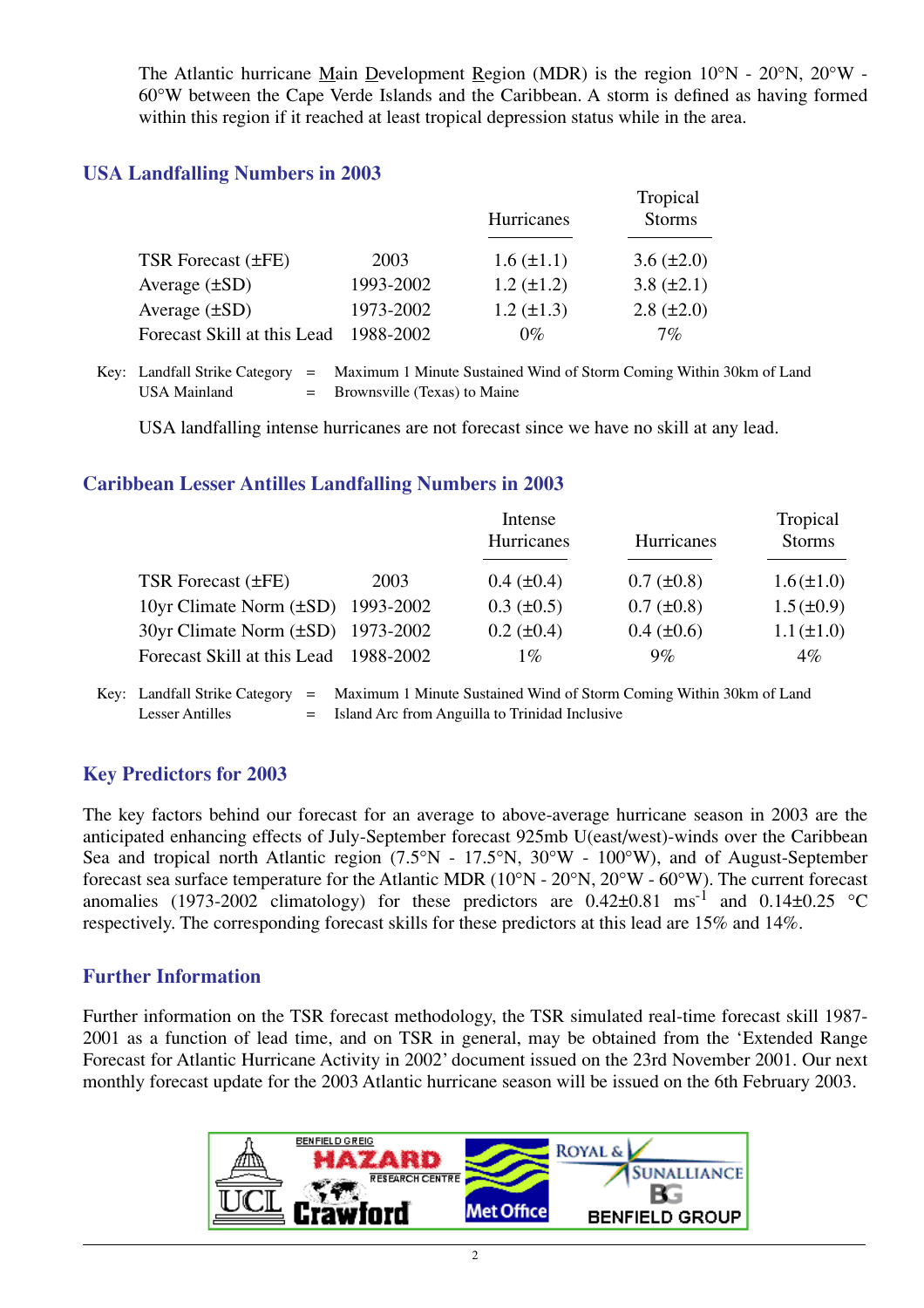## **Appendix - Predictions from Previous Months**

| <b>Atlantic ACE Index and System Numbers 2003</b> |             |                     |                                    |                    |                              |  |
|---------------------------------------------------|-------------|---------------------|------------------------------------|--------------------|------------------------------|--|
|                                                   |             | <b>ACE</b><br>Index | Named<br>Tropical<br><b>Storms</b> | <b>Hurricanes</b>  | Intense<br><b>Hurricanes</b> |  |
| Average Number $(\pm SD)$ (1993-2002)             |             | 153 $(\pm 94)$      | 12.1 $(\pm 3.6)$                   | $6.9 \, (\pm 2.9)$ | $3.0 (\pm 1.9)$              |  |
| Average Number $(\pm SD)$ (1973-2002)             |             | $100 (\pm 72)$      | $9.8 (\pm 3.4)$                    | $5.7 (\pm 2.4)$    | $2.1 (\pm 1.4)$              |  |
| TSR Forecasts (±FE)                               | 7 Jan 2003  | 156 $(\pm 90)$      | $12.3 \ (\pm 3.4)$                 | $6.9 \ (\pm 2.8)$  | $2.7 (\pm 1.8)$              |  |
|                                                   | 16 Dec 2002 |                     | $12.4 (\pm 3.5)$                   | $7.0 (\pm 2.8)$    | $2.8 (\pm 1.8)$              |  |
| <b>Gray Forecast</b>                              | 6 Dec 2002  |                     | 12                                 | 8                  |                              |  |

## **1. Atlantic ACE Index and System Numbers**

#### **2. MDR, Caribbean Sea and Gulf of Mexico ACE Index and Numbers**

| MDR, Caribbean Sea and Gulf of Mexico ACE Index and Numbers 2003 |             |                     |                                    |                   |                              |
|------------------------------------------------------------------|-------------|---------------------|------------------------------------|-------------------|------------------------------|
|                                                                  |             | <b>ACE</b><br>Index | Named<br>Tropical<br><b>Storms</b> | Hurricanes        | Intense<br><b>Hurricanes</b> |
| Average Number $(\pm SD)$ (1993-2002)                            |             | 134 $(\pm 88)$      | $8.8 (\pm 3.6)$                    | 5.2 $(\pm 2.9)$   | $3.0 (\pm 1.9)$              |
| Average Number $(\pm SD)$ (1973-2002)                            |             | 78 $(\pm 71)$       | $6.5 (\pm 3.6)$                    | 3.8 $(\pm 2.5)$   | $1.9 \ (\pm 1.5)$            |
| <b>TSR Forecasts (±FE)</b>                                       | 7 Jan 2003  | 136 (±85)           | $9.0 \ (\pm 3.5)$                  | $5.2 \ (\pm 2.7)$ | $2.7 \ (\pm 1.8)$            |
|                                                                  | 16 Dec 2002 |                     | $9.2 (\pm 3.5)$                    | 5.3 $(\pm 2.7)$   | $3.0 (\pm 1.7)$              |

### **3. US Landfalling Numbers**

| <b>US Landfalling Numbers 2003</b>    |                                    |                   |                   |  |  |  |
|---------------------------------------|------------------------------------|-------------------|-------------------|--|--|--|
|                                       | Named<br>Tropical<br><b>Storms</b> | <b>Hurricanes</b> |                   |  |  |  |
| Average Number $(\pm SD)$ (1993-2002) | 3.8 $(\pm 2.1)$                    | $1.2 (\pm 1.2)$   |                   |  |  |  |
| Average Number (±SD) (1973-2002)      | $2.8 (\pm 2.0)$                    | $1.2 (\pm 1.3)$   |                   |  |  |  |
| <b>TSR Forecasts (±FE)</b>            | 7 Jan 2003                         | $3.6 \ (\pm 1.9)$ | $1.6 (\pm 1.1)$   |  |  |  |
|                                       | 16 Dec 2002                        | $3.6 \ (\pm 1.9)$ | $1.7 \ (\pm 1.1)$ |  |  |  |